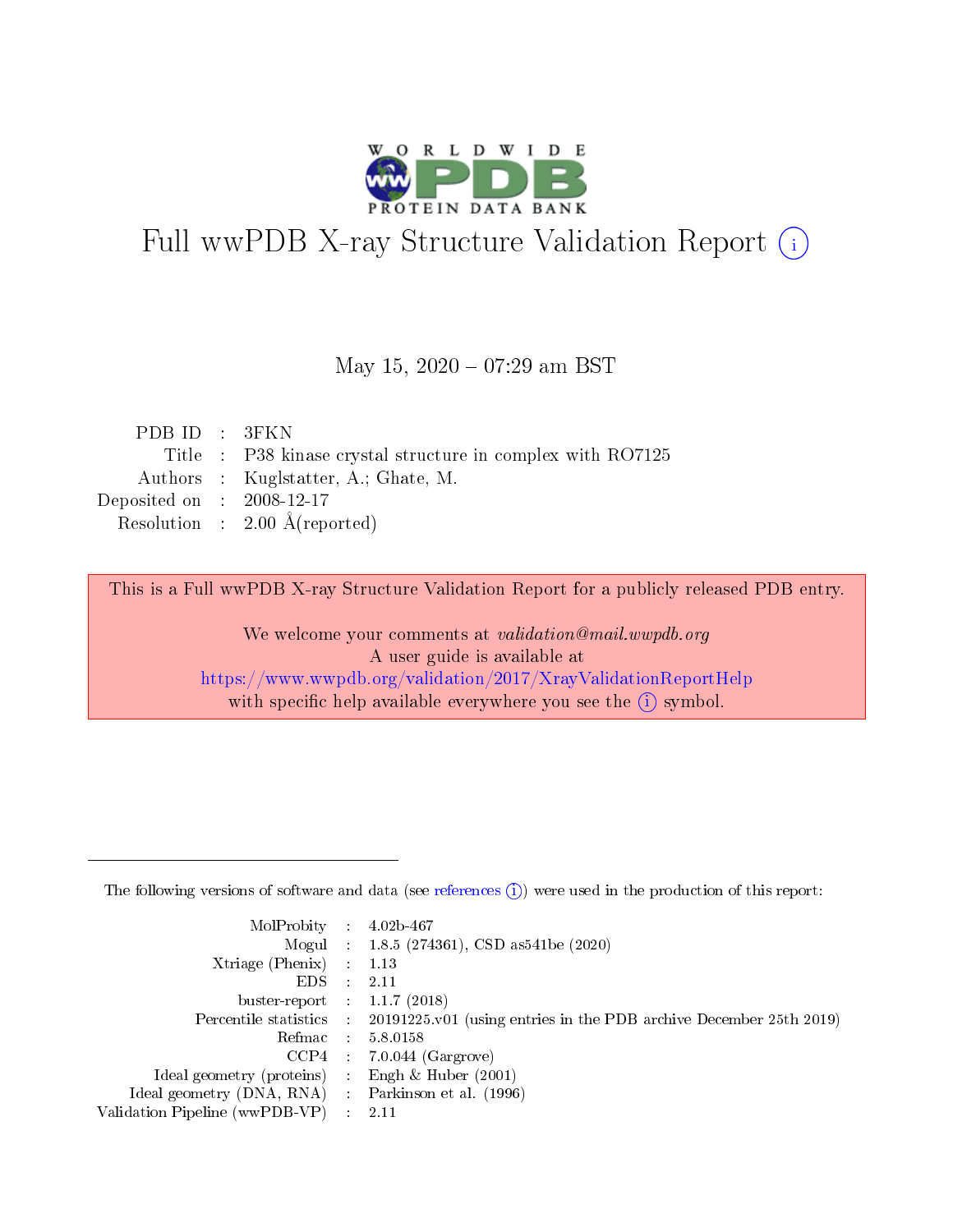# 1 [O](https://www.wwpdb.org/validation/2017/XrayValidationReportHelp#overall_quality)verall quality at a glance  $(i)$

The following experimental techniques were used to determine the structure: X-RAY DIFFRACTION

The reported resolution of this entry is  $2.00 \text{ Å}.$ 

Percentile scores (ranging between 0-100) for global validation metrics of the entry are shown in the following graphic. The table shows the number of entries on which the scores are based.



| Metric                | Whole archive<br>$(\#\mathrm{Entries})$ | Similar resolution<br>$(\#\text{Entries},\,\text{resolution}\,\,\text{range}(\textup{\AA}))$ |
|-----------------------|-----------------------------------------|----------------------------------------------------------------------------------------------|
| $R_{free}$            | 130704                                  | $8085(2.00-2.00)$                                                                            |
| Clashscore            | 141614                                  | $9178(2.00-2.00)$                                                                            |
| Ramachandran outliers | 138981                                  | $9054(2.00-2.00)$                                                                            |
| Sidechain outliers    | 138945                                  | $9053(2.00-2.00)$                                                                            |
| RSRZ outliers         | 127900                                  | $7900(2.00-2.00)$                                                                            |

The table below summarises the geometric issues observed across the polymeric chains and their fit to the electron density. The red, orange, yellow and green segments on the lower bar indicate the fraction of residues that contain outliers for  $>=3, 2, 1$  and 0 types of geometric quality criteria respectively. A grey segment represents the fraction of residues that are not modelled. The numeric value for each fraction is indicated below the corresponding segment, with a dot representing fractions <=5% The upper red bar (where present) indicates the fraction of residues that have poor fit to the electron density. The numeric value is given above the bar.

| Mol           | nin<br>паш | Length | Quality of chain |    |    |
|---------------|------------|--------|------------------|----|----|
|               |            | ດ⇔ດ    | 5%               |    |    |
| <u>. на п</u> | . .        | ノI∠    | 86%              | 7% | 7% |

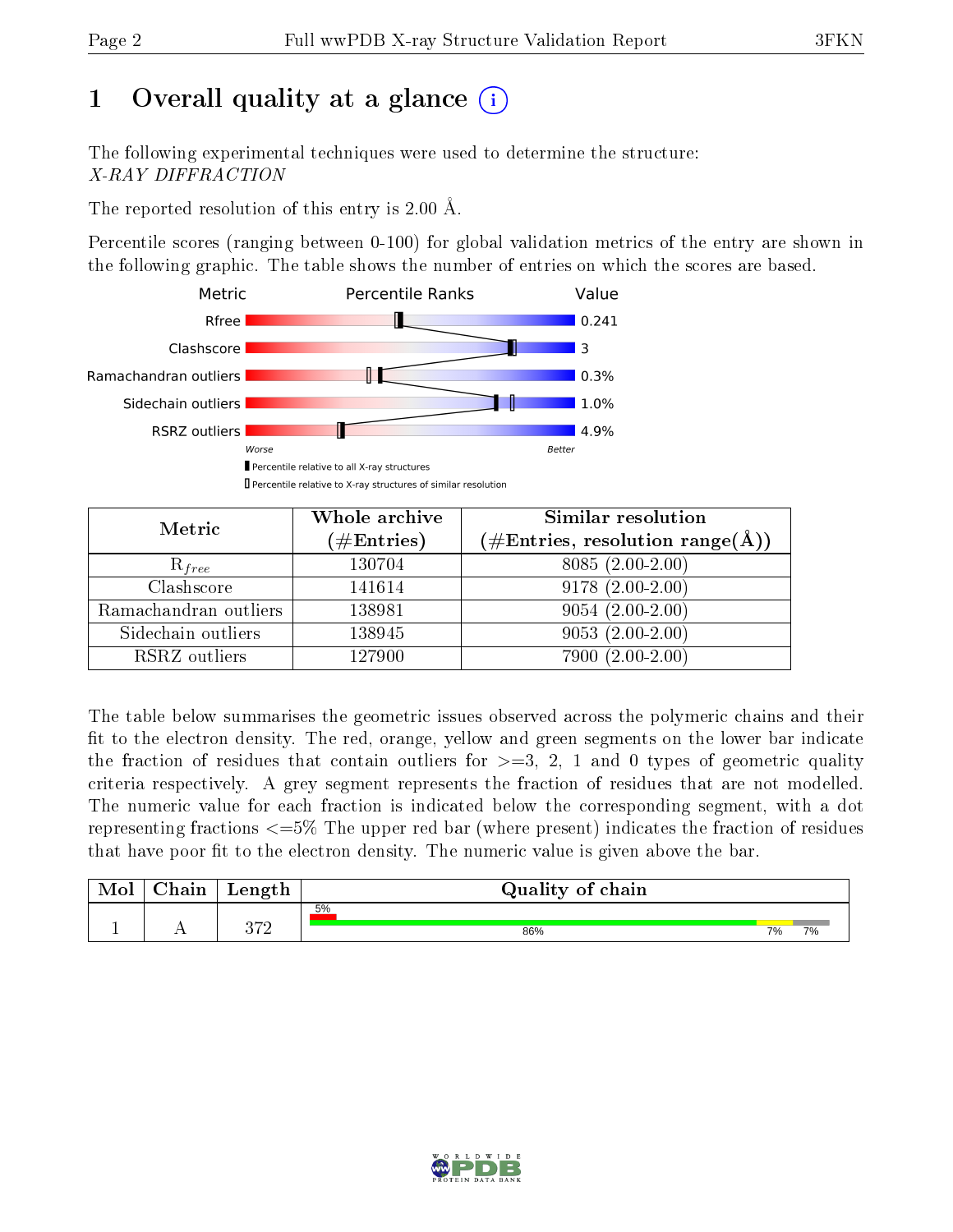# 2 Entry composition  $\left( \cdot \right)$

There are 3 unique types of molecules in this entry. The entry contains 3103 atoms, of which 0 are hydrogens and 0 are deuteriums.

In the tables below, the ZeroOcc column contains the number of atoms modelled with zero occupancy, the AltConf column contains the number of residues with at least one atom in alternate conformation and the Trace column contains the number of residues modelled with at most 2 atoms.

Molecule 1 is a protein called Mitogen-activated protein kinase 14.

| Mol | $\perp$ Chain $\perp$ | Residues | $\rm{Atoms}$        |      |     |      |  | $ZeroOcc \   \ AltConf \  $ | $\mid$ Trace $\mid$ |
|-----|-----------------------|----------|---------------------|------|-----|------|--|-----------------------------|---------------------|
|     |                       | 346      | $\rm Total$<br>2793 | 1788 | 475 | .517 |  |                             |                     |

There are 12 discrepancies between the modelled and reference sequences:

| Chain | Residue  | Modelled   | Actual | Comment               | Reference         |
|-------|----------|------------|--------|-----------------------|-------------------|
| А     | $-11$    | MET        |        | <b>EXPRESSION TAG</b> | <b>UNP Q16539</b> |
| А     | $-10$    | $\rm{ARG}$ |        | <b>EXPRESSION TAG</b> | <b>UNP Q16539</b> |
| A     | $-9$     | <b>GLY</b> |        | <b>EXPRESSION TAG</b> | <b>UNP Q16539</b> |
| A     | $-8$     | SER.       |        | <b>EXPRESSION TAG</b> | <b>UNP Q16539</b> |
| А     | $-7$     | <b>HIS</b> |        | <b>EXPRESSION TAG</b> | <b>UNP Q16539</b> |
| А     | $-6$     | <b>HIS</b> |        | <b>EXPRESSION TAG</b> | <b>UNP Q16539</b> |
| А     | $-5$     | <b>HIS</b> |        | <b>EXPRESSION TAG</b> | <b>UNP Q16539</b> |
| А     | $-4$     | <b>HIS</b> |        | <b>EXPRESSION TAG</b> | <b>UNP Q16539</b> |
| А     | $-3$     | <b>HIS</b> |        | <b>EXPRESSION TAG</b> | <b>UNP Q16539</b> |
| А     | $-2$     | <b>HIS</b> |        | <b>EXPRESSION TAG</b> | <b>UNP Q16539</b> |
| А     | $-1$     | <b>GLY</b> |        | <b>EXPRESSION TAG</b> | <b>UNP Q16539</b> |
| А     | $\theta$ | <b>SER</b> |        | <b>EXPRESSION TAG</b> | <b>UNP Q16539</b> |

• Molecule 2 is 3-[2-chloro-5-(methylsulfonyl)phenyl]-6-(2,4-difluorophenoxy)-1H-pyrazolo[3,4 -d]pyrimidine (three-letter code: FKN) (formula:  $C_{18}H_{11}ClF_2N_4O_3S$ ).

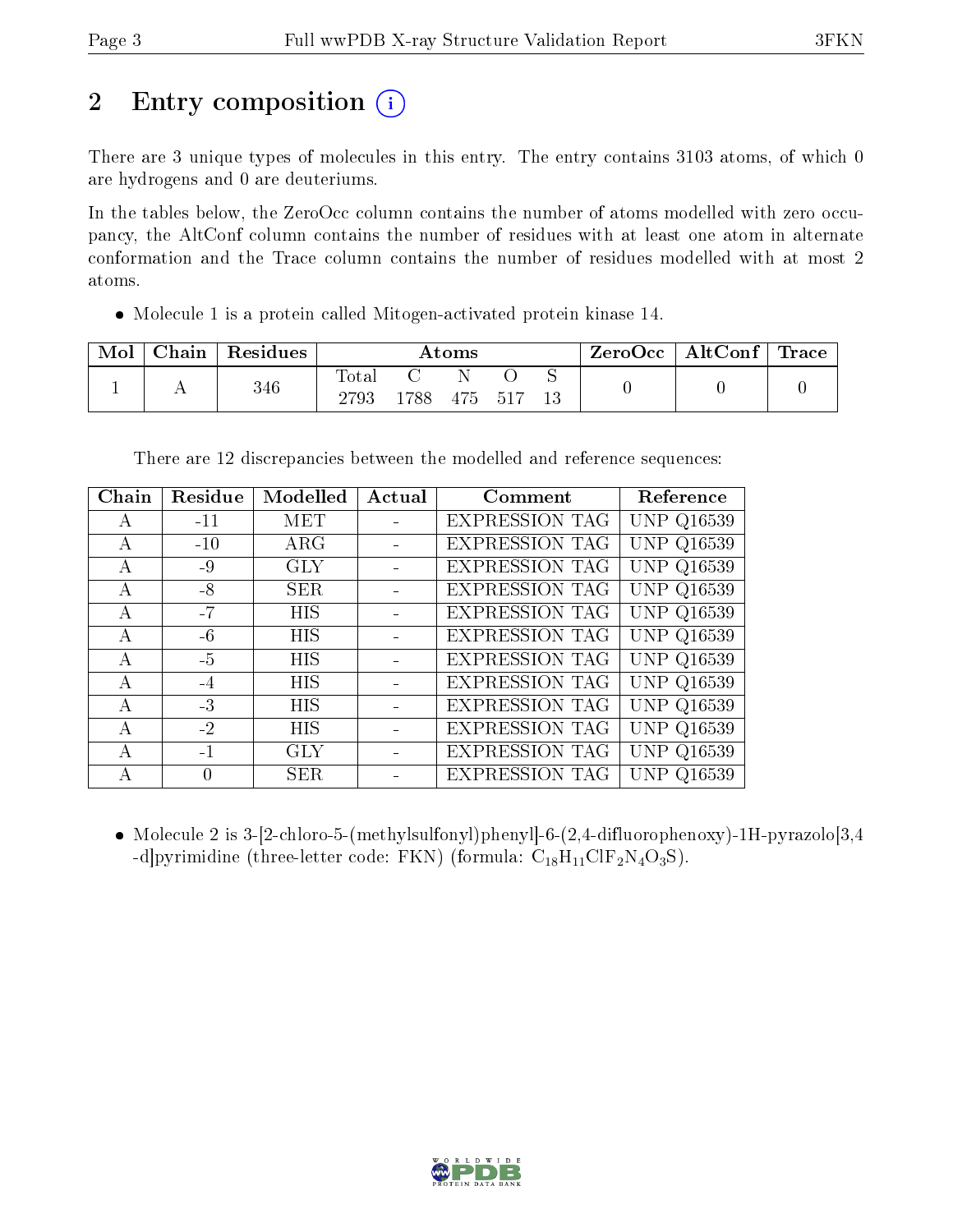

| Mol | $\cap$ hain. | Residues | Atoms       |  |        |  | $ZeroOcc \mid AltConf \mid$ |  |  |
|-----|--------------|----------|-------------|--|--------|--|-----------------------------|--|--|
|     |              |          | $\rm Total$ |  | - CI F |  | -N                          |  |  |
|     |              |          | 29          |  |        |  |                             |  |  |

 $\bullet\,$  Molecule 3 is water.

| Mol | Chain Residues | Atoms        | $ZeroOcc \mid AltConf$ |  |
|-----|----------------|--------------|------------------------|--|
|     | $28^{\degree}$ | Total<br>າວ- |                        |  |

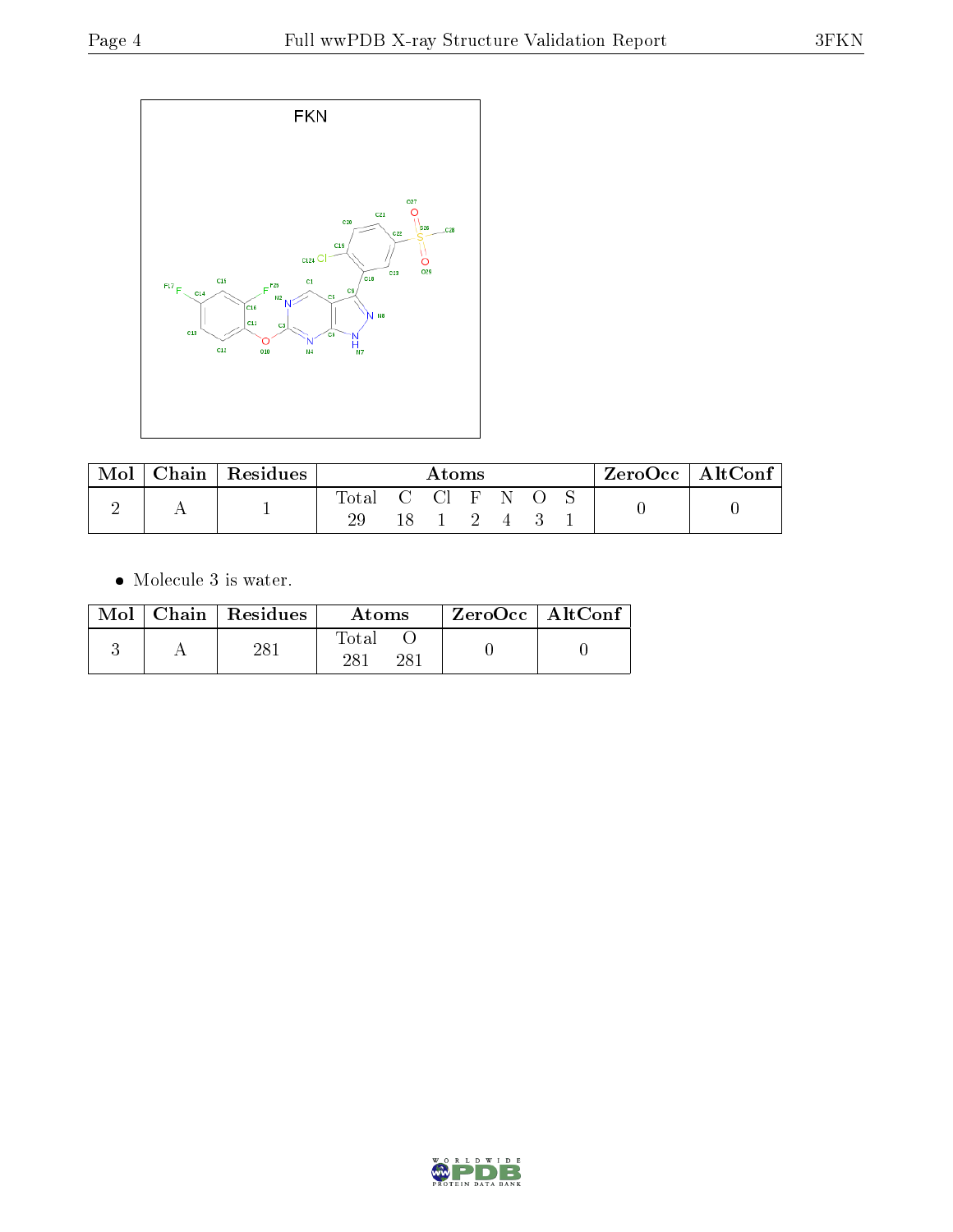# 3 Residue-property plots  $(i)$

These plots are drawn for all protein, RNA and DNA chains in the entry. The first graphic for a chain summarises the proportions of the various outlier classes displayed in the second graphic. The second graphic shows the sequence view annotated by issues in geometry and electron density. Residues are color-coded according to the number of geometric quality criteria for which they contain at least one outlier: green  $= 0$ , yellow  $= 1$ , orange  $= 2$  and red  $= 3$  or more. A red dot above a residue indicates a poor fit to the electron density (RSRZ  $> 2$ ). Stretches of 2 or more consecutive residues without any outlier are shown as a green connector. Residues present in the sample, but not in the model, are shown in grey.

• Molecule 1: Mitogen-activated protein kinase 14



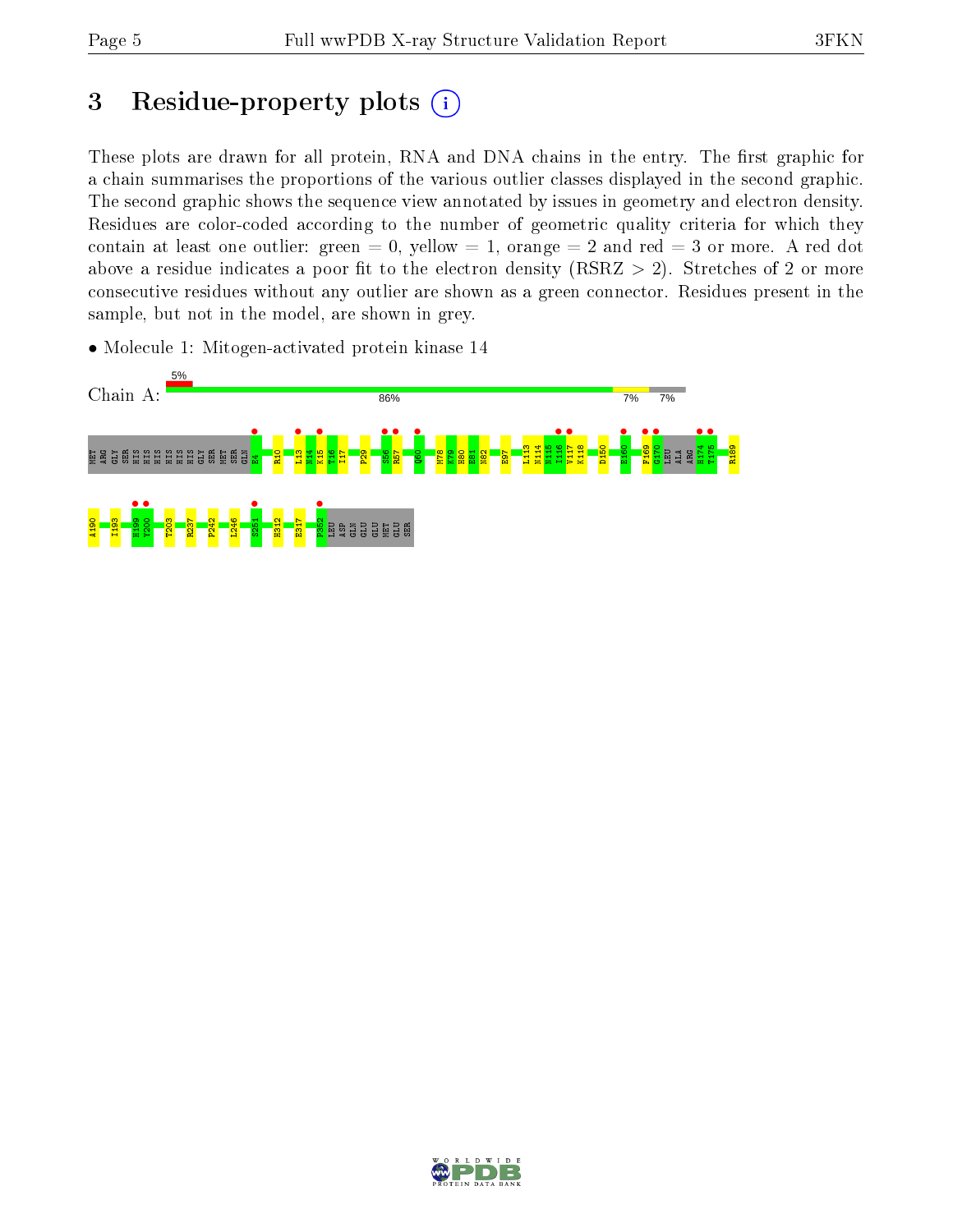# 4 Data and refinement statistics  $(i)$

| Property                                                             | Value                                            | Source                       |
|----------------------------------------------------------------------|--------------------------------------------------|------------------------------|
| Space group                                                          | P 21 21 21                                       | Depositor                    |
| Cell constants                                                       | $45.46\AA$ $87.22\AA$ $124.87\AA$                | Depositor                    |
| a, b, c, $\alpha$ , $\beta$ , $\gamma$                               | $90.00^{\circ}$ $90.00^{\circ}$<br>$90.00^\circ$ |                              |
| Resolution $(A)$                                                     | 33.86<br>2.00<br>$\frac{1}{2}$                   | Depositor                    |
|                                                                      | $33.87 - 2.00$                                   | <b>EDS</b>                   |
| % Data completeness                                                  | $97.1(33.86-2.00)$                               | Depositor                    |
| (in resolution range)                                                | $97.1(33.87-2.00)$                               | <b>EDS</b>                   |
| $R_{merge}$                                                          | (Not available)                                  | Depositor                    |
| $\mathrm{R}_{sym}$                                                   | 0.13                                             | Depositor                    |
| $\langle I/\sigma(I) \rangle^{-1}$                                   | 1.58 (at $2.00\text{\AA}$ )                      | Xtriage                      |
| Refinement program                                                   | REFMAC 5.2.0005, CNS                             | Depositor                    |
|                                                                      | 0.242<br>0.213<br>$\overline{a}$                 | Depositor                    |
| $R, R_{free}$                                                        | $0.212$ ,<br>0.241                               | DCC                          |
| $R_{free}$ test set                                                  | 1686 reflections $(5.05\%)$                      | wwPDB-VP                     |
| Wilson B-factor $(A^2)$                                              | 29.9                                             | Xtriage                      |
| Anisotropy                                                           | 0.161                                            | Xtriage                      |
| Bulk solvent $k_{sol}(e/\mathring{A}^3)$ , $B_{sol}(\mathring{A}^2)$ | $0.36$ , 42.4                                    | <b>EDS</b>                   |
| L-test for twinning <sup>2</sup>                                     | $< L >$ = 0.50, $< L2 >$ = 0.34                  | Xtriage                      |
| Estimated twinning fraction                                          | No twinning to report.                           | $\overline{\text{X}}$ triage |
| $F_o, F_c$ correlation                                               | 0.95                                             | <b>EDS</b>                   |
| Total number of atoms                                                | 3103                                             | wwPDB-VP                     |
| Average B, all atoms $(A^2)$                                         | 30.0                                             | wwPDB-VP                     |

Xtriage's analysis on translational NCS is as follows: The largest off-origin peak in the Patterson function is  $5.38\%$  of the height of the origin peak. No significant pseudotranslation is detected.

<sup>&</sup>lt;sup>2</sup>Theoretical values of  $\langle |L| \rangle$ ,  $\langle L^2 \rangle$  for acentric reflections are 0.5, 0.333 respectively for untwinned datasets, and 0.375, 0.2 for perfectly twinned datasets.



<span id="page-5-1"></span><span id="page-5-0"></span><sup>1</sup> Intensities estimated from amplitudes.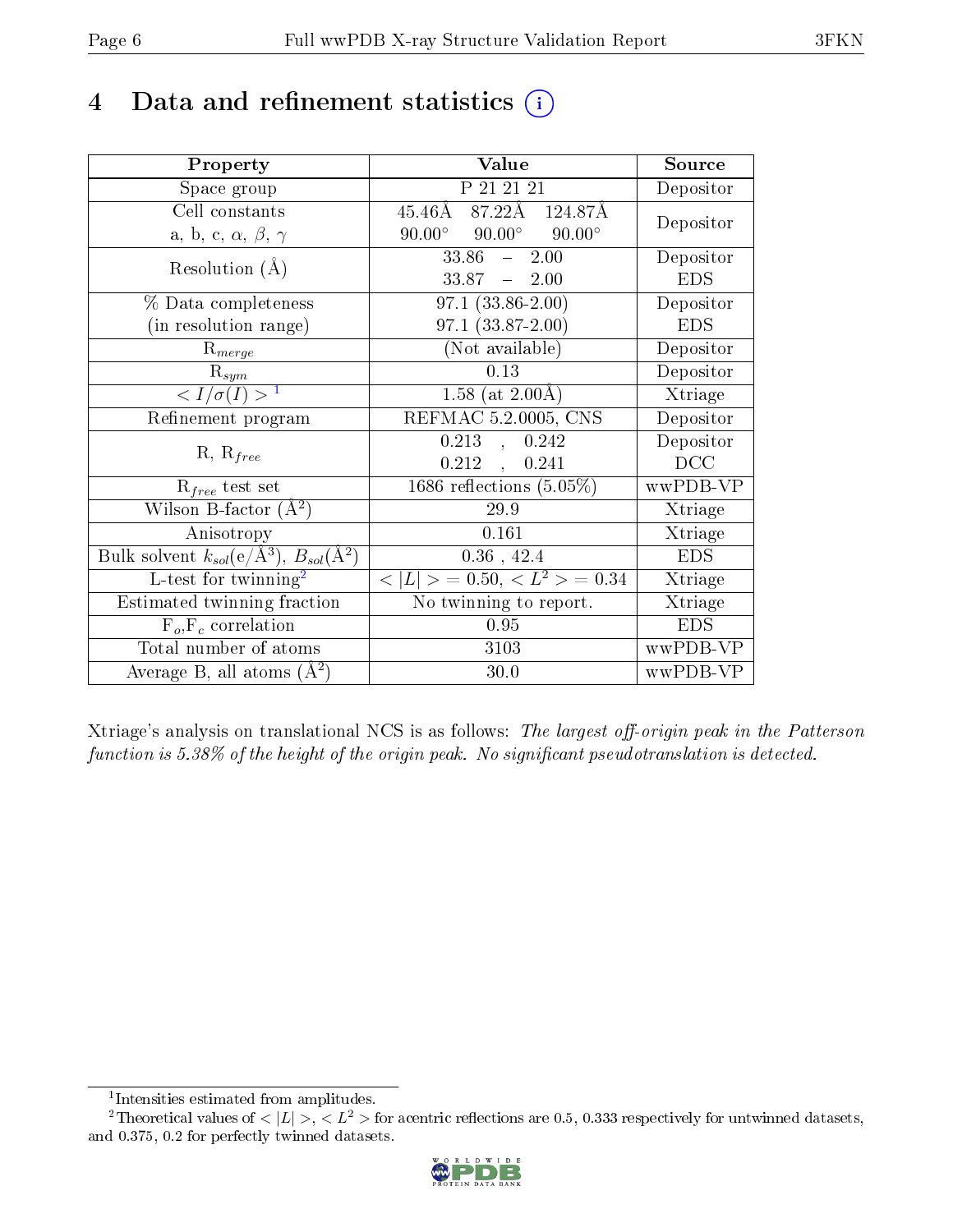# 5 Model quality  $(i)$

## 5.1 Standard geometry  $\overline{()}$

Bond lengths and bond angles in the following residue types are not validated in this section: FKN

The Z score for a bond length (or angle) is the number of standard deviations the observed value is removed from the expected value. A bond length (or angle) with  $|Z| > 5$  is considered an outlier worth inspection. RMSZ is the root-mean-square of all Z scores of the bond lengths (or angles).

| $Mol$   Chain |      | Bond lengths                    | Bond angles |        |  |
|---------------|------|---------------------------------|-------------|--------|--|
|               |      | RMSZ $ #Z  > 5$ RMSZ $ #Z  > 5$ |             |        |  |
|               | 0.38 | 0/2858                          | 0.51        | 0/3880 |  |

There are no bond length outliers.

There are no bond angle outliers.

There are no chirality outliers.

There are no planarity outliers.

#### 5.2 Too-close contacts  $(i)$

In the following table, the Non-H and H(model) columns list the number of non-hydrogen atoms and hydrogen atoms in the chain respectively. The H(added) column lists the number of hydrogen atoms added and optimized by MolProbity. The Clashes column lists the number of clashes within the asymmetric unit, whereas Symm-Clashes lists symmetry related clashes.

| Mol |      |      | Chain   Non-H   H(model)   H(added)   Clashes   Symm-Clashes |
|-----|------|------|--------------------------------------------------------------|
|     | 2793 |      |                                                              |
|     |      |      |                                                              |
|     | 281  |      |                                                              |
|     |      | 9787 |                                                              |

The all-atom clashscore is defined as the number of clashes found per 1000 atoms (including hydrogen atoms). The all-atom clashscore for this structure is 3.

All (15) close contacts within the same asymmetric unit are listed below, sorted by their clash magnitude.

| Atom-1                         | Atom-2                                        | Interatomic<br>distance $(A)$ | lash<br>overlap (A) |
|--------------------------------|-----------------------------------------------|-------------------------------|---------------------|
| $1: A:80 \cdot HIS \cdot HID2$ | $1 \cdot A \cdot 82 \cdot A \cdot SN \cdot H$ |                               |                     |

Continued on next page...

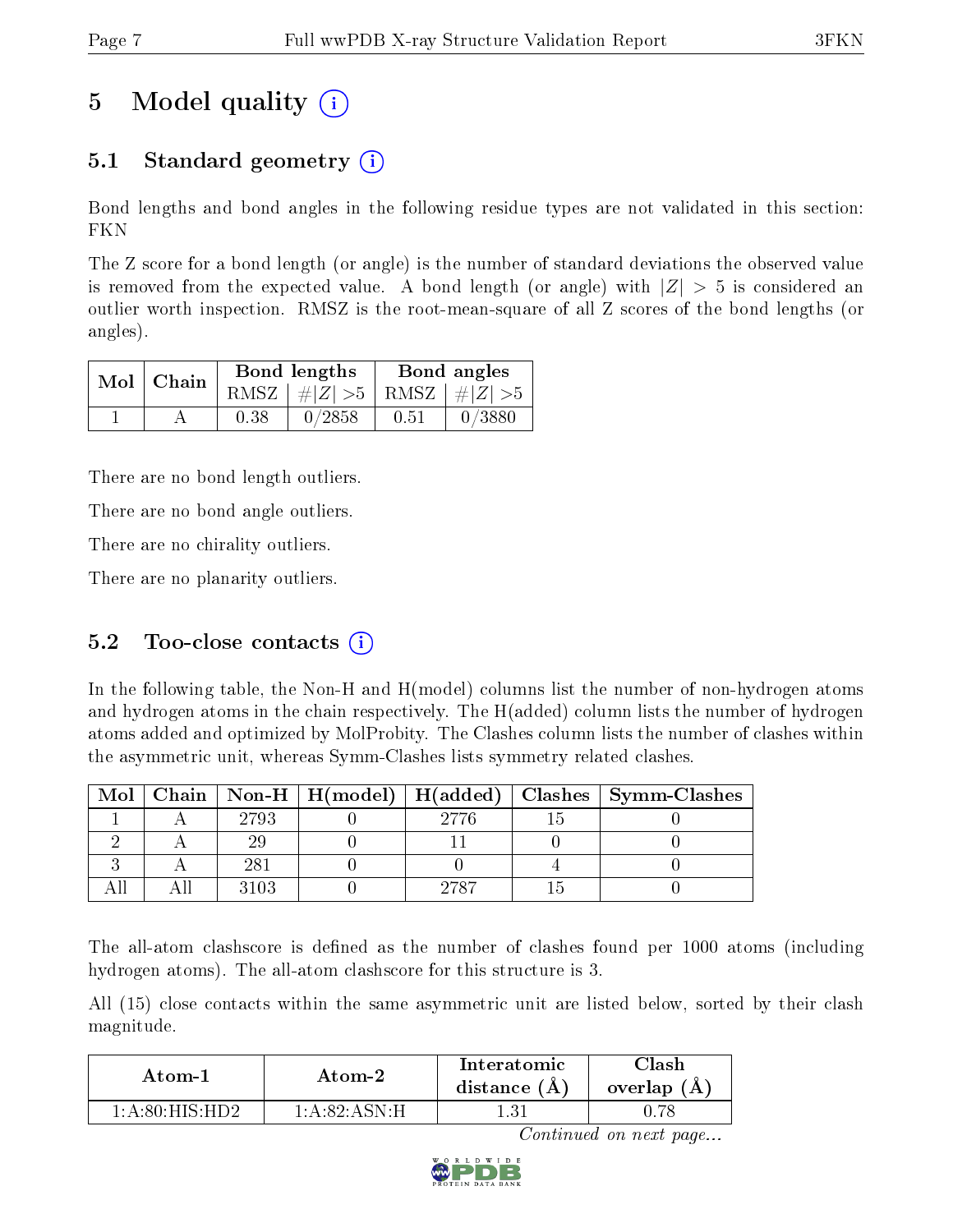| Atom-1              | $\boldsymbol{\mathrm{Atom}\text{-}2}$ | Interatomic    | Clash         |
|---------------------|---------------------------------------|----------------|---------------|
|                     |                                       | distance $(A)$ | overlap $(A)$ |
| 1:A:80:HIS:CD2      | 1:A:82:ASN:H                          | 2.09           | 0.70          |
| 1: A:78: MET:HG3    | 1: A:169: PHE:CE1                     | 2.33           | 0.64          |
| 1: A:203:THR:HG21   | 3: A: 1032: HOH:O                     | 1.99           | 0.63          |
| 1: A:242: PRO:HB3   | 1: A:246:LEU:HD23                     | 1.90           | 0.54          |
| 1:A:150:ASP:OD1     | 3: A:1169:HOH:O                       | 2.19           | 0.53          |
| 1: A:113: LEU:O     | 1: A:117: VAL:HG23                    | 2.08           | 0.53          |
| 1: A:118: LYS:O     | 1: A:118: LYS: HG3                    | 2.15           | 0.46          |
| 1:A:190:ALA:O       | 1: A: 193: ILE: HG22                  | 2.16           | 0.45          |
| 1: A:78: MET:HG3    | 1:A:169:PHE:CZ                        | 2.54           | 0.42          |
| 1:A:10:ARG:HH12     | 1:A:17:ILE:HD13                       | 1.84           | 0.42          |
| 1: A: 13: LEU: HD22 | 1:A:29:PRO:HD3                        | 2.01           | 0.42          |
| 1: A: 189: ARG: HD2 | 3: A:1182: HOH:O                      | 2.20           | 0.41          |
| 1:A:237:ARG:HD3     | 3:A:2027:HOH:O                        | 2.20           | 0.41          |
| 1: A:312: HIS: HD2  | 1: A:317: GLU:OE2                     | 2.03           | 0.41          |

Continued from previous page...

There are no symmetry-related clashes.

### 5.3 Torsion angles (i)

#### 5.3.1 Protein backbone  $(i)$

In the following table, the Percentiles column shows the percent Ramachandran outliers of the chain as a percentile score with respect to all X-ray entries followed by that with respect to entries of similar resolution.

The Analysed column shows the number of residues for which the backbone conformation was analysed, and the total number of residues.

| $\mid$ Mol $\mid$ Chain $\mid$ | Analysed Favoured   Allowed   Outliers   Percentiles |  |  |
|--------------------------------|------------------------------------------------------|--|--|
|                                | $342/372(92\%)$ 329 (96\%) 12 (4\%) 1 (0\%) 41 37    |  |  |

All (1) Ramachandran outliers are listed below:

| Chain ' | ∣ Res | рe. |
|---------|-------|-----|
|         |       |     |

#### 5.3.2 Protein sidechains  $\left( \mathbf{i} \right)$

In the following table, the Percentiles column shows the percent sidechain outliers of the chain as a percentile score with respect to all X-ray entries followed by that with respect to entries of similar

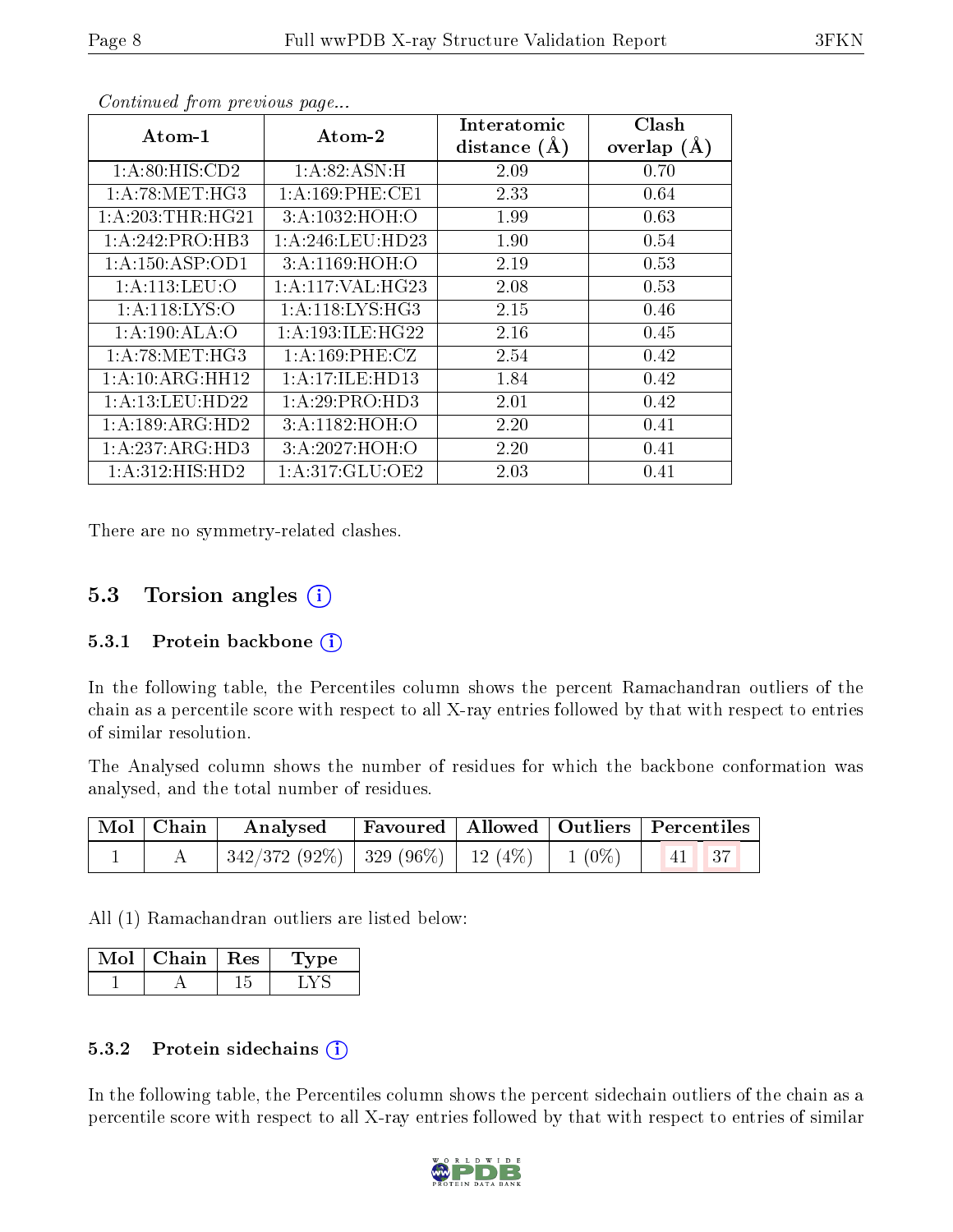resolution.

The Analysed column shows the number of residues for which the sidechain conformation was analysed, and the total number of residues.

| Mol   Chain | Analysed                   |          | Rotameric   Outliers   Percentiles |  |
|-------------|----------------------------|----------|------------------------------------|--|
|             | $307/330(93\%)$ 304 (99\%) | $3(1\%)$ | 76 81                              |  |

All (3) residues with a non-rotameric sidechain are listed below:

| Mol | Chain | Res | Type       |
|-----|-------|-----|------------|
|     |       |     | $\rm{ARG}$ |
|     |       |     | GLU        |
|     |       |     |            |

Some sidechains can be flipped to improve hydrogen bonding and reduce clashes. All (6) such sidechains are listed below:

| Mol | Chain | Res    | <b>Type</b> |
|-----|-------|--------|-------------|
|     |       | 11     | <b>GLN</b>  |
|     |       | 14     | <b>ASN</b>  |
|     |       | $60\,$ | <b>GLN</b>  |
|     |       | 80     | HIS         |
|     |       | 272    | <b>ASN</b>  |
|     |       | 312    | HIS         |

#### $5.3.3$  RNA  $(i)$

There are no RNA molecules in this entry.

### 5.4 Non-standard residues in protein, DNA, RNA chains (i)

There are no non-standard protein/DNA/RNA residues in this entry.

### 5.5 Carbohydrates  $(i)$

There are no carbohydrates in this entry.

## 5.6 Ligand geometry (i)

1 ligand is modelled in this entry.

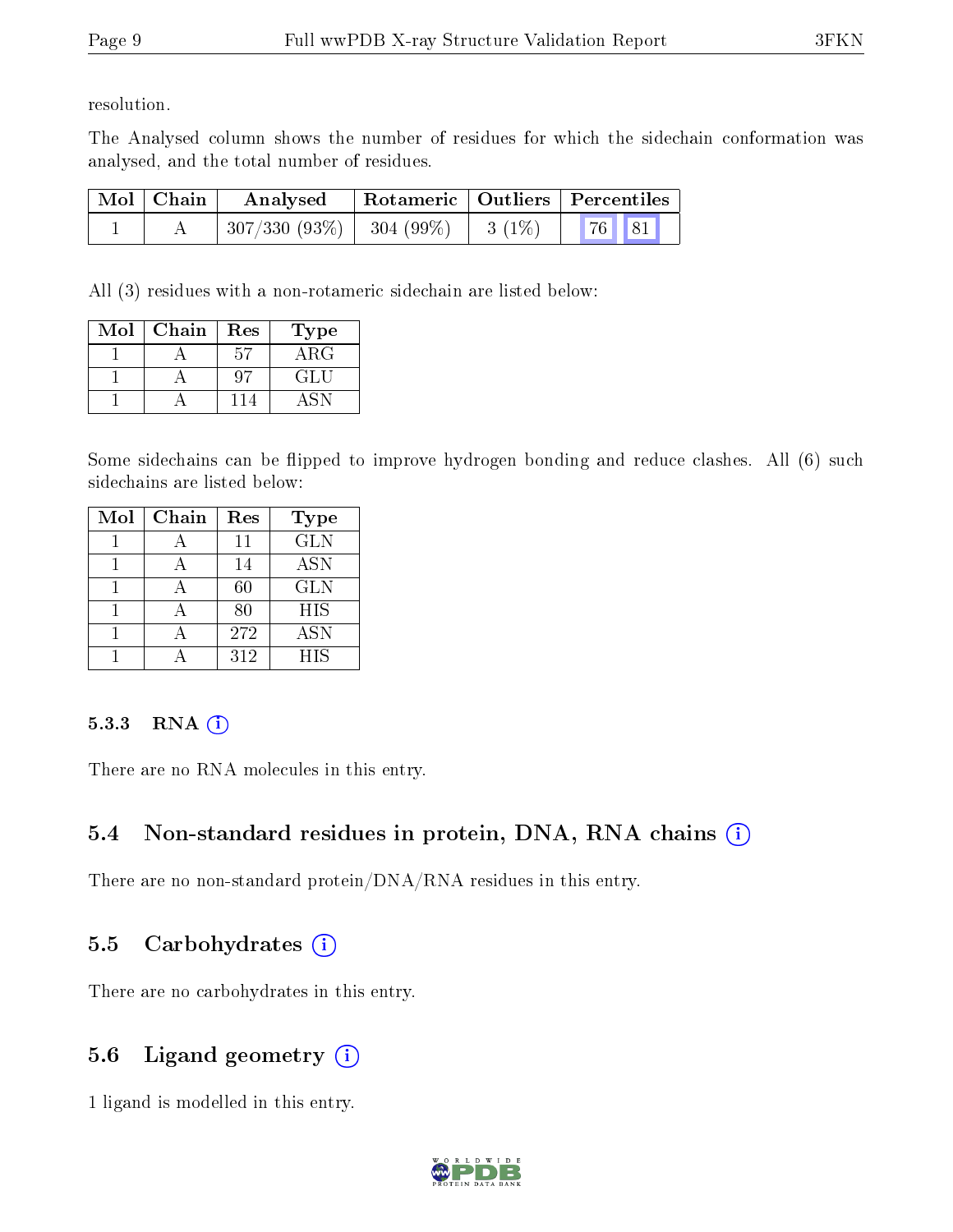In the following table, the Counts columns list the number of bonds (or angles) for which Mogul statistics could be retrieved, the number of bonds (or angles) that are observed in the model and the number of bonds (or angles) that are dened in the Chemical Component Dictionary. The Link column lists molecule types, if any, to which the group is linked. The Z score for a bond length (or angle) is the number of standard deviations the observed value is removed from the expected value. A bond length (or angle) with  $|Z| > 2$  is considered an outlier worth inspection. RMSZ is the root-mean-square of all Z scores of the bond lengths (or angles).

| Mol |     | $\mid$ Type $\mid$ Chain $\mid$ Res $\mid$ Link |     |          | Bond lengths |                             |        | Bond angles  |             |
|-----|-----|-------------------------------------------------|-----|----------|--------------|-----------------------------|--------|--------------|-------------|
|     |     |                                                 |     | Counts   | RMSZ         | $\# Z $                     | Counts | $+$ RMSZ $+$ | $\# Z $     |
|     | FKN |                                                 | 361 | 31,32,32 | 3.04         | $\frac{5 (16\%)}{40,48,48}$ |        | 2.57         | $(8 (20\%)$ |

In the following table, the Chirals column lists the number of chiral outliers, the number of chiral centers analysed, the number of these observed in the model and the number defined in the Chemical Component Dictionary. Similar counts are reported in the Torsion and Rings columns. '-' means no outliers of that kind were identified.

|       |     |                          | Mol   Type   Chain   Res   Link   Chirals   Torsions   Rings |  |
|-------|-----|--------------------------|--------------------------------------------------------------|--|
| ∣ FKN | 361 | $\overline{\phantom{0}}$ | $0/12/14/14$   $0/4/4/4$                                     |  |

All (5) bond length outliers are listed below:

| Mol | Chain | Res | Type       | Atoms       |          | Observed $(A)$ | $Ideal(\AA)$ |
|-----|-------|-----|------------|-------------|----------|----------------|--------------|
| 2   |       | 361 | FKN        | $C22-S26$   | $-15.42$ | 1.60           | 1.77         |
|     |       | 361 | FKN        | $C3-N2$     | 3.00     | 1.36           | 1.32         |
|     |       | 361 | FKN        | $C1-C5$     | $-2.58$  | 1.39           | 1.42         |
|     |       | 361 | <b>FKN</b> | $C28-S26$   | $-2.15$  | 1.66           | 1.75         |
|     |       | 361 | EK N.      | $C19$ -CL24 | 2.11     | 1.78           | 1.73         |

All (8) bond angle outliers are listed below:

| Mol            | Chain | Res | Type | Atoms                                             | Z       | Observed $(°)$ | $Ideal(^o)$ |
|----------------|-------|-----|------|---------------------------------------------------|---------|----------------|-------------|
| $\overline{2}$ | А     | 361 | FKN  | $N2$ -C3- $N4$                                    | $-9.74$ | 120.69         | 128.43      |
| 2              | А     | 361 | FKN  | $C1-N2-C3$                                        | 6.94    | 123.41         | 114.97      |
| 2              | А     | 361 | FKN  | C <sub>28</sub> -S <sub>26</sub> -C <sub>22</sub> | 5.59    | 111.18         | 104.58      |
| $\overline{2}$ | А     | 361 | FKN  | O27-S26-O29                                       | $-4.87$ | 109.53         | 117.92      |
| $\overline{2}$ | А     | 361 | FKN  | $C16-C15-C14$                                     | 3.53    | 120.33         | 116.62      |
| $\overline{2}$ | А     | 361 | FKN  | O27-S26-C22                                       | 3.22    | 110.88         | 108.25      |
| $\overline{2}$ | А     | 361 | FKN  | C <sub>13</sub> -C <sub>14</sub> -C <sub>15</sub> | $-2.54$ | 120.00         | 123.29      |
| 2              | А     | 361 | FKN  | F <sub>25</sub> -C <sub>16</sub> -C <sub>11</sub> | 2.16    | 121.31         | 118.05      |

There are no chirality outliers.

There are no torsion outliers.

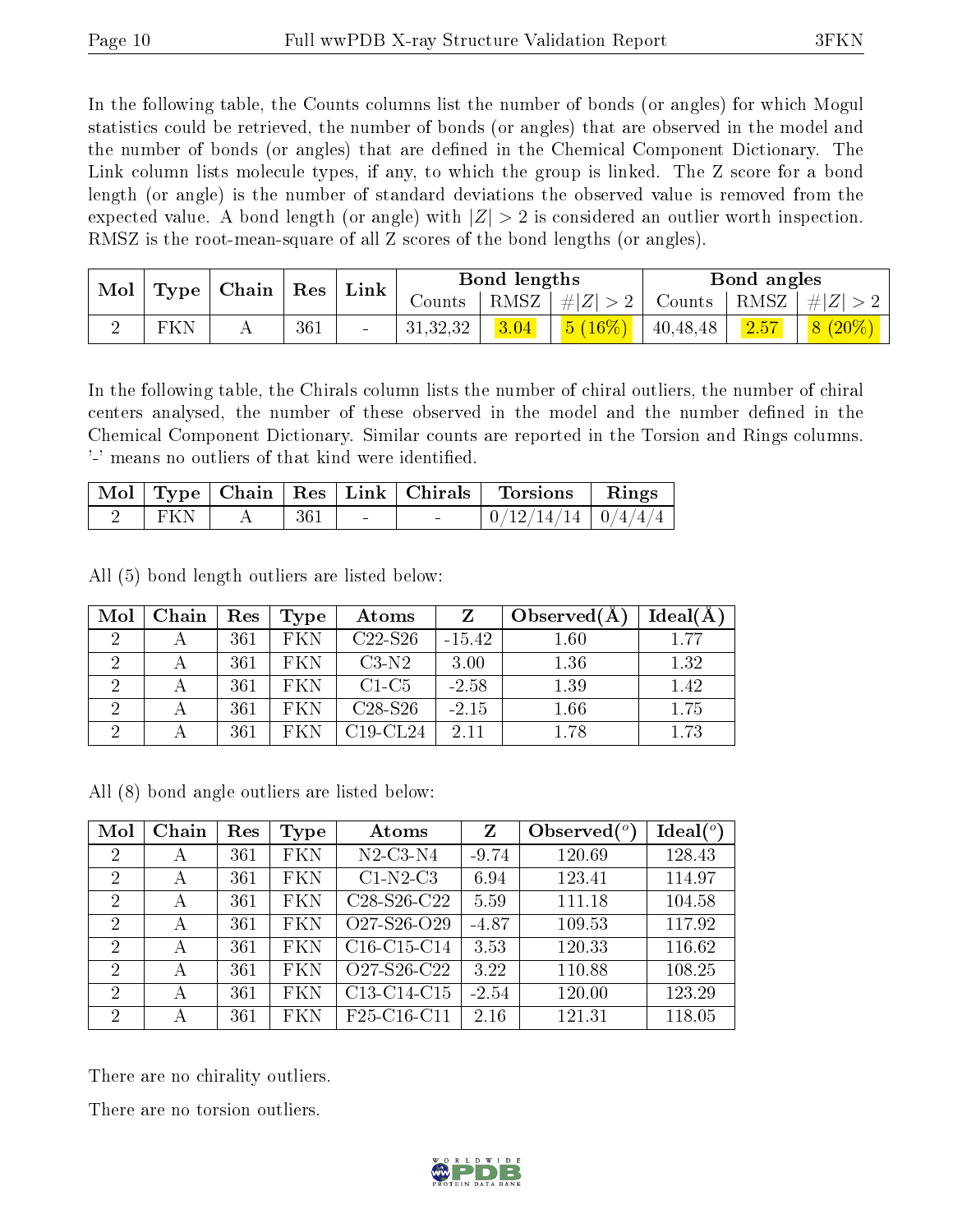There are no ring outliers.

No monomer is involved in short contacts.

The following is a two-dimensional graphical depiction of Mogul quality analysis of bond lengths, bond angles, torsion angles, and ring geometry for all instances of the Ligand of Interest. In addition, ligands with molecular weight > 250 and outliers as shown on the validation Tables will also be included. For torsion angles, if less then 5% of the Mogul distribution of torsion angles is within 10 degrees of the torsion angle in question, then that torsion angle is considered an outlier. Any bond that is central to one or more torsion angles identified as an outlier by Mogul will be highlighted in the graph. For rings, the root-mean-square deviation (RMSD) between the ring in question and similar rings identified by Mogul is calculated over all ring torsion angles. If the average RMSD is greater than 60 degrees and the minimal RMSD between the ring in question and any Mogul-identified rings is also greater than 60 degrees, then that ring is considered an outlier. The outliers are highlighted in purple. The color gray indicates Mogul did not find sufficient equivalents in the CSD to analyse the geometry.



#### 5.7 [O](https://www.wwpdb.org/validation/2017/XrayValidationReportHelp#nonstandard_residues_and_ligands)ther polymers  $(i)$

There are no such residues in this entry.

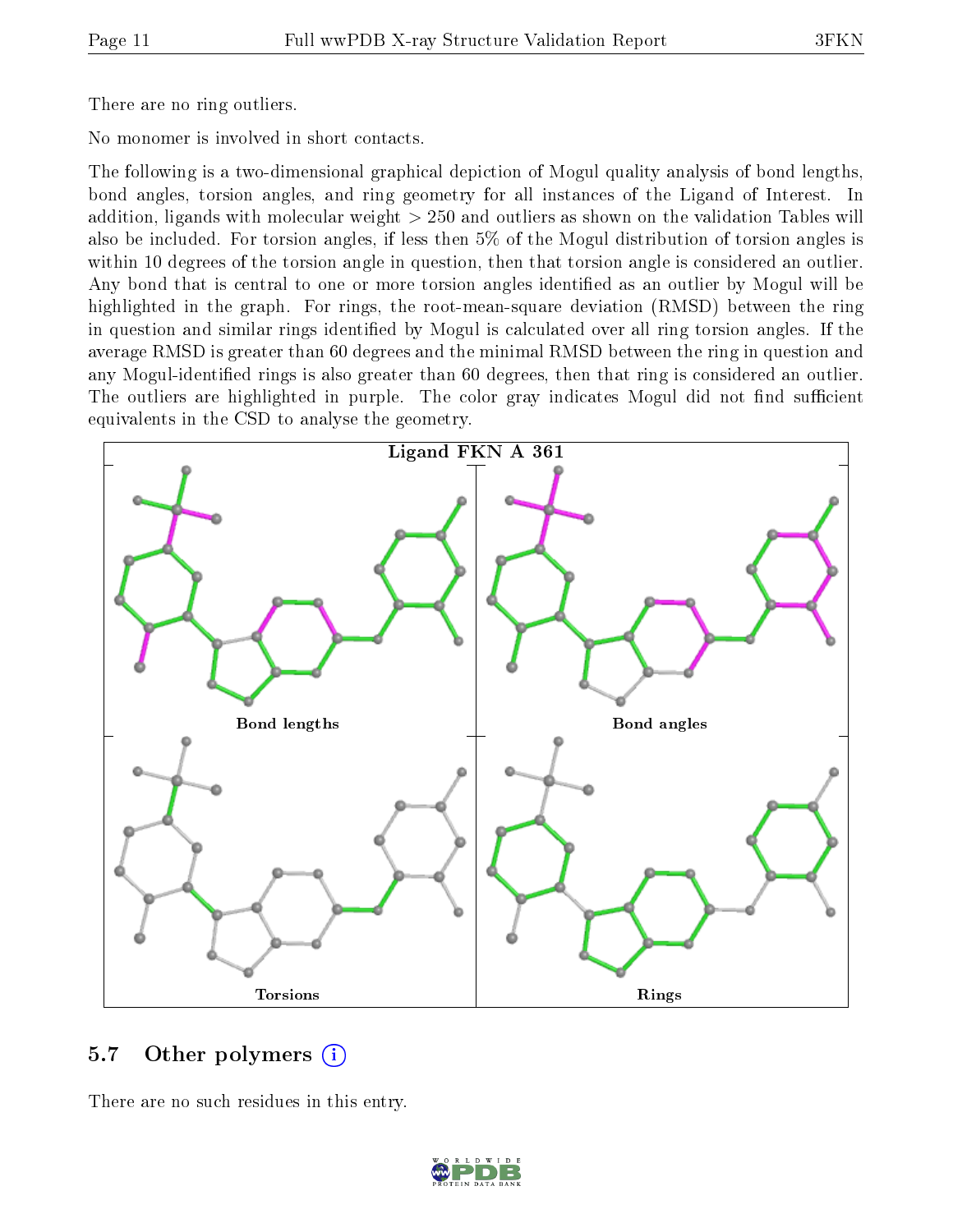## 5.8 Polymer linkage issues (i)

There are no chain breaks in this entry.

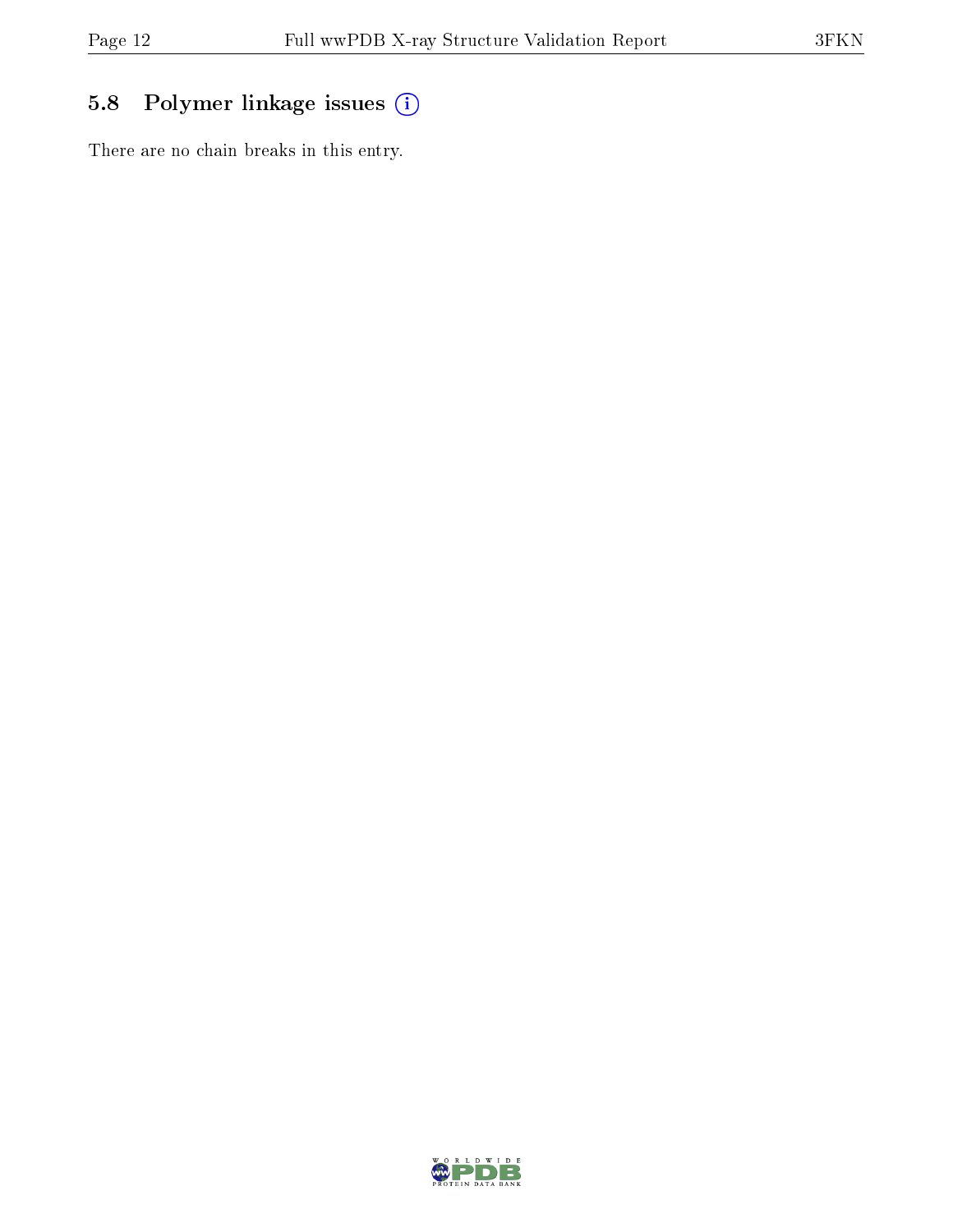## 6 Fit of model and data  $(i)$

### 6.1 Protein, DNA and RNA chains  $(i)$

In the following table, the column labelled  $#RSRZ> 2'$  contains the number (and percentage) of RSRZ outliers, followed by percent RSRZ outliers for the chain as percentile scores relative to all X-ray entries and entries of similar resolution. The OWAB column contains the minimum, median,  $95<sup>th</sup>$  percentile and maximum values of the occupancy-weighted average B-factor per residue. The column labelled ' $Q< 0.9$ ' lists the number of (and percentage) of residues with an average occupancy less than 0.9.

| $\mid$ Mol $\mid$ Chain | $\boldsymbol{\mathrm{Analysed}}$ | ${ <\hspace{-1.5pt}{\mathrm{RSRZ}} \hspace{-1.5pt}>}$ | $\#\text{RSRZ}\text{>2}$            | $\mid$ OWAB(Å <sup>2</sup> ) $\mid$ Q<0.9 |  |
|-------------------------|----------------------------------|-------------------------------------------------------|-------------------------------------|-------------------------------------------|--|
|                         | 346/372 (93%)                    | 0.11                                                  | 17 (4\%)   29   28   19, 28, 43, 55 |                                           |  |

All (17) RSRZ outliers are listed below:

| Mol            | Chain              | $\operatorname{Res}% \left( \mathcal{N}\right) \equiv\operatorname{Res}(\mathcal{N}_{0})\cap\mathcal{N}_{1}$ | Type                 | $_{\rm RSRZ}$ |
|----------------|--------------------|--------------------------------------------------------------------------------------------------------------|----------------------|---------------|
| $\mathbf{1}$   | А                  | 57                                                                                                           | $\rm{ARG}$           | 5.0           |
| $\mathbf{1}$   | А                  | 199                                                                                                          | HIS                  | 4.4           |
| $\mathbf{1}$   | А                  | 200                                                                                                          | TYR                  | 3.3           |
| $\mathbf{1}$   | А                  | 15                                                                                                           | <b>LYS</b>           | 3.1           |
| $\mathbf{1}$   | $\overline{\rm A}$ | 4                                                                                                            | $\operatorname{GLU}$ | 3.0           |
| $\mathbf{1}$   | $\overline{A}$     | 160                                                                                                          | $\operatorname{GLU}$ | 3.0           |
| $\mathbf{1}$   | $\overline{A}$     | 117                                                                                                          | VAL                  | 3.0           |
| $\mathbf{1}$   | $\overline{\rm A}$ | 56                                                                                                           | SER                  | 3.0           |
| $\mathbf{1}$   | $\overline{A}$     | 169                                                                                                          | PHE                  | 2.9           |
| $\mathbf{1}$   | $\overline{\rm A}$ | 352                                                                                                          | PRO                  | 2.4           |
| $\mathbf{1}$   | $\overline{A}$     | 116                                                                                                          | ILE                  | 2.4           |
| $\overline{1}$ | A                  | 175                                                                                                          | THR                  | 2.1           |
| $\overline{1}$ | $\overline{A}$     | 174                                                                                                          | <b>HIS</b>           | 2.1           |
| $\overline{1}$ | $\overline{A}$     | 60                                                                                                           | <b>GLN</b>           | 2.1           |
| $\mathbf{1}$   | $\bf{A}$           | 13                                                                                                           | LEU                  | 2.0           |
| $\overline{1}$ | $\bf{A}$           | 251                                                                                                          | <b>SER</b>           | 2.0           |
| $\mathbf{1}$   | $\overline{A}$     | 170                                                                                                          | $\rm GLY$            | 2.0           |

### 6.2 Non-standard residues in protein, DNA, RNA chains (i)

There are no non-standard protein/DNA/RNA residues in this entry.

#### 6.3 Carbohydrates  $(i)$

There are no carbohydrates in this entry.